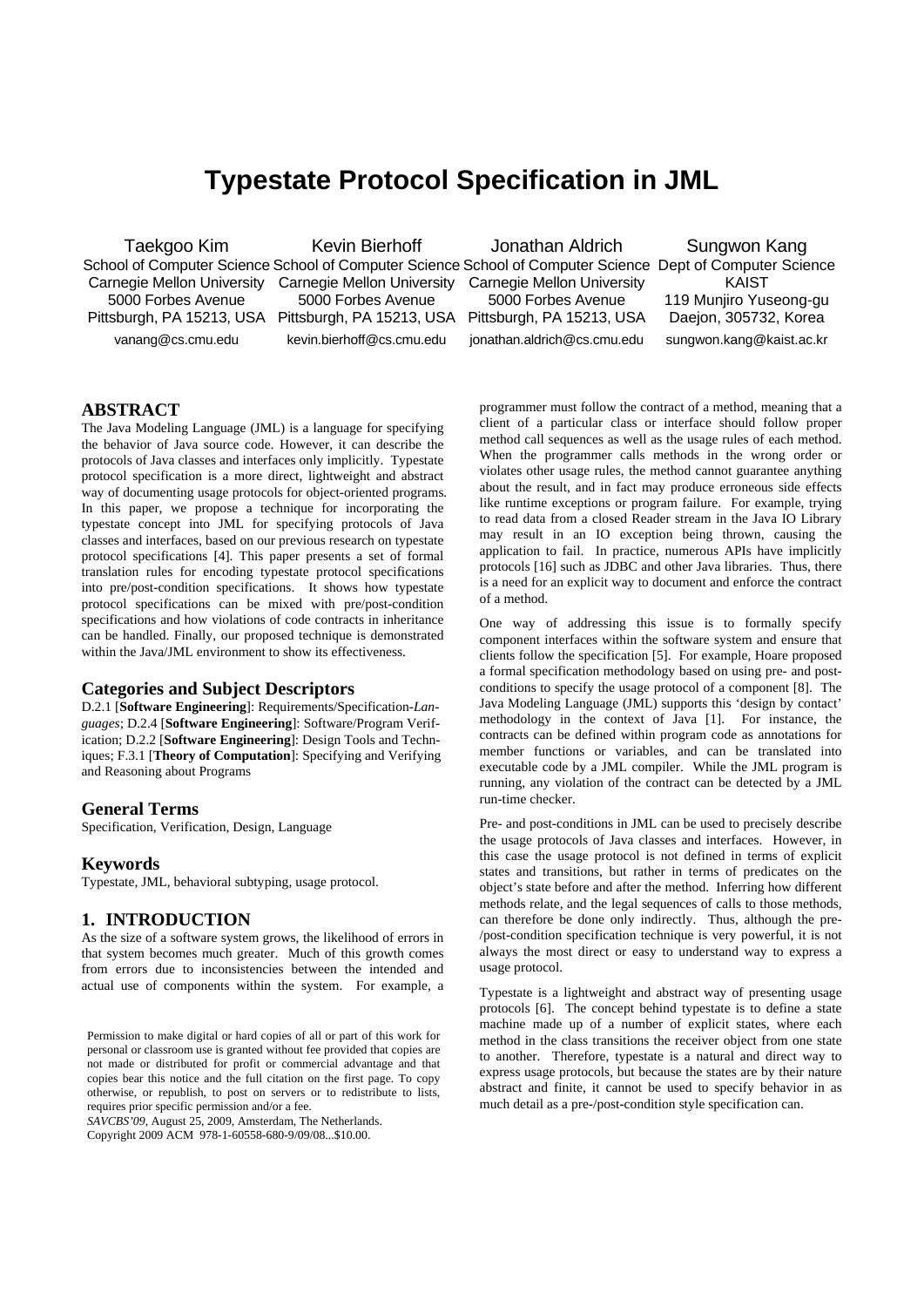In this paper, we propose to use typestate to specify and verify the behavior of a type (i.e. an interface or a class), based on previous research on typestate protocol specifications [4]. This paper makes the following contributions:

- We propose an extension to the syntax of JML that supports expressing typestate protocols directly.
- We propose a set of translation rules from this typestate protocol definition syntax to standard JML syntax, both providing a formal definition for the semantics of our extension, and providing a guide to the implementation of the system.
- Our design supports mixing typestate protocols and pure JML specifications, so developers can specify behavior in a lightweight way with typestate protocols, and seamlessly extend that specification with more heavyweight traditional JML specifications.
- Our design can support safe reasoning about flexible uses of inheritance, where a subclass may have internal representation invariants that are incompatible with the representation invariants of superclasses (Section 5.1.3).
- We validate our design by using our typestate protocol specifications on example code, translating those specifications (by hand, for now) to JML, and using existing JML tools to verify the code against those specifications.

The remainder of this paper is organized as follows: Section 2 presents previous research related to typestate protocol specification; Section 3 extends the pre-existing JML syntax with new constructs to express typestate protocols. In Section 4, we present a set of corresponding translation rules from the new typestate syntax to existing JML syntax. A case study based on a simple Java application is presented in Section 5; we summarize our work and conclude in Section 6.

# **2. RELATED WORK**

Hoare suggested a formal methodology that provides a set of rules to reason about the correctness of a program using mathematical logic. His method is based on the idea of a specification as a contract between the implementation and its clients, where the specification consists of pre/post-conditions and invariants of the software system [8]. By writing explicit pre/post-conditions and invariants, one can verify that a client follows the usage protocol of a component, and then reduce mistakes that cause system failure.

State-based specification methods such as Z [3] can be used for specifying systems as well. Object-Z [12] adapts Z to objectoriented systems. It can capture class invariants and supports preand post-conditions of methods. However, Object-Z has no immediate mapping onto an implementation.

Typestates were initially proposed for imperative languages [6]. DeLine and Fähndrich proposed typestates for objects [7], as embodied in the Fugue language. Fugue allows subclasses to define additional states. Classes can define predicates that describe states in terms of instance fields. Bierhoff and Aldrich [4] modify Fugue's approach with the concepts of state refinement, which ensures subtype substitutability, and specification inheritance similar to the JML, which ensures

behavioral subtyping. Our design builds on that of Bierhoff & Aldrich. Butkevich et al. describe protocols as labeled transition systems, check dynamically for protocol usage violations, and can statically check for hierarchy violations [10]. Barnett, Rustan, Leino and Schulte introduce Spec# [14], a formal language for API contracts similar to JML and Eiffel [11]. Spec# extends C# with constructs for code specification and reasoning about object invariants. Also, it has unique features for maintaining invariants in the presence of callbacks, threads and inter-object relationships. Cheon and Perumendla extend JML to specify protocol property of program modules that allow developers to specify the sequences of method calls in a process algebra-style [15]. However, this method have serious scalability problem because there is no way to handle state dimensions.

# **3. TYPESTATE PROTOCOL SPECIFICATION IN JML**

In this section, we introduce extensions to the syntax of JML for specifying typestate protocols. Our protocol specifications are comprised of 4 parts: state definitions, state invariants, protocol specifications, and state tests. In first two subsections of this section, we describe how abstract states can be defined and given semantics in terms of implementation predicates. The next two subsections show how protocols can be defined with these states and how JML specifications can test the state of an object. In the final subsection, we present a solution for describing frame axioms. We discuss the strategy for encoding our typestate protocol syntax into existing JML constructs in Section 4.

# **3.1 Defining States**

Figure 1 presents the syntax for defining a finite set of conceptual states within a type. We follow Bierhoff and Aldrich in defining new states as refinements of an existing one, a choice which facilitates behavioral subtyping, since a type in the new state is a behavioral subtype of the same type in the state that was refined. The refined state could have been declared either in the current class or a superclass. A single state can be refined multiple times, which corresponds to orthogonal state dimensions [4] or ANDstates in Statecharts [13]. State dimensions let us focus independently on different aspects of an object, for example on whether a file is open or closed independent of whether it is writeable or read-only. State definitions are marked with the keyword state.

The grammar defines a list of states as refinements of some existing state, which defaults to a global alive state. The optional as clause defines the name of the state dimension, which defaults to a predefined default dimension. The grammar allows a developer to put the state dimensions into a user-defined JML data group.

*variable-decls* ::= ... *| state-decl state-decl* ::= **state** *state-list* [**refine** *ident*] [**as** *ident*] ; [*jml-data-group-clause*]  *state-list* ::= *ident* | *state-list, ident*

**Figure 1: Grammar for State Definitions** 

# **3.2 State Invariants**

Following Fugue, we define the semantics of an abstract state in terms of a predicate over the instance fields of the class. Semantically, whenever an object is in a particular state s, the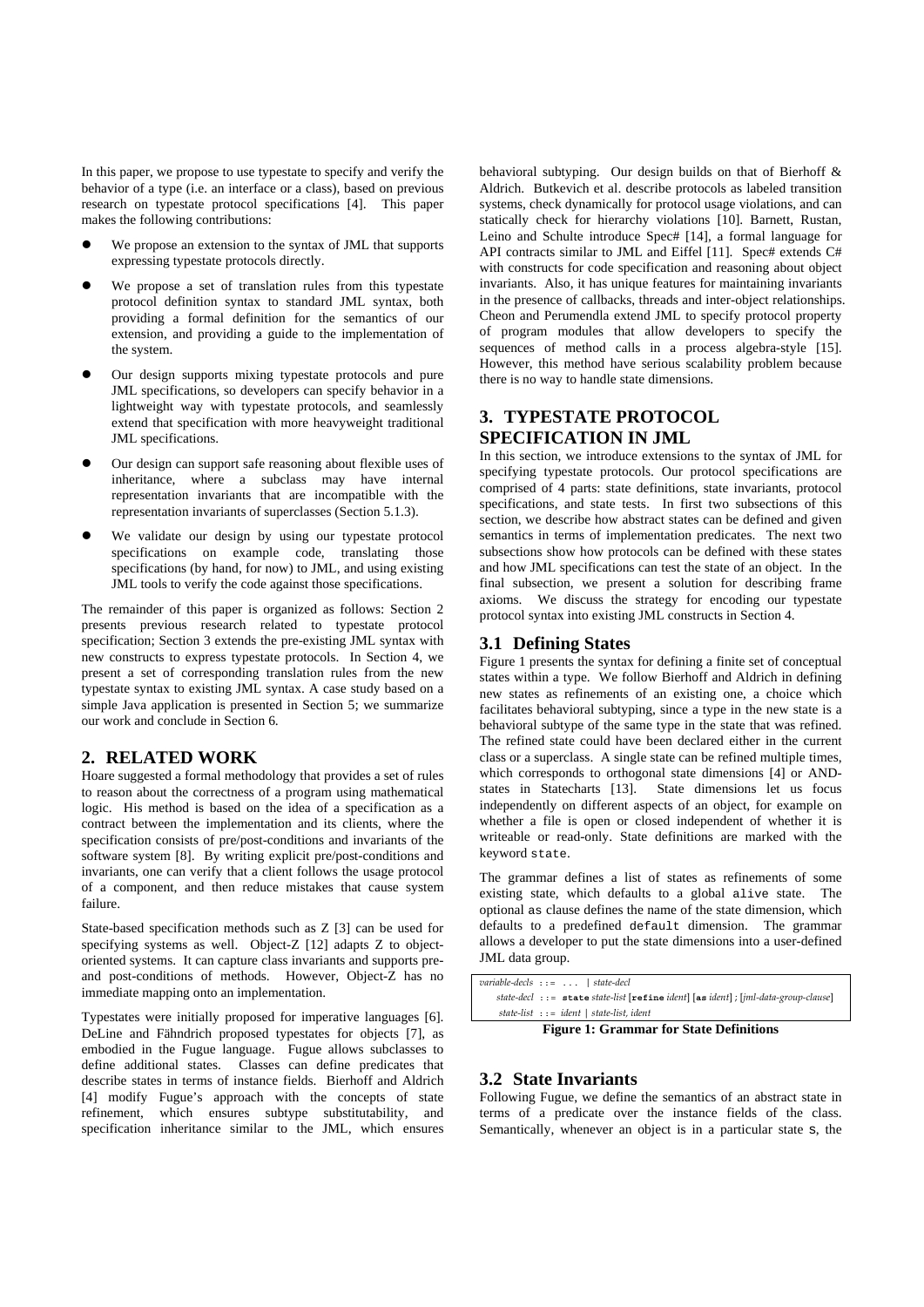state invariant for s must be true. The syntax for defining state invariants is given in Figure 2.

|  | $jml-declaration$ ::=    modifiers state-invariant   |
|--|------------------------------------------------------|
|  | state-invariant $\cdots$ state ident <==> predicate; |

**Figure 2: Grammar for State Invariants** 

# **3.3 Protocol Specifications**

In typestate protocol specifications, protocols are defined with state transitions that define the pre- and post-conditions of a method in terms of states. For a given method, a developer can define multiple transitions, called specification cases of the method. In our syntax, as in JML's, specification cases are separated with the keyword also. also can also be used for indicating that the specification of a supertype's method with same name should be inherited. In typestate protocols, state transitions are introduced with the keyword protocol.

| <b>Figure 3: Grammar for Protocol Specifications</b>                    |
|-------------------------------------------------------------------------|
| $protocol-product ::= predicate   (predicate, , predicate)$             |
| $protocol-union ::=protocol-product   protocol-union' ' protocol-union$ |
| $protocol-clause ::= protocol protocol-product - > protocol-union$      |
| $simple\text{-}spec\text{-}body\text{-}clause$ : : =    protocol-clause |

Figure 3 shows the grammar for protocol specifications. A protocol-clause concisely defines a pre- and post-condition pair. A product notation  $(p, q, \ldots)$  (where p and q are predicates) defines multiple conjunctive conditions, increasing readability. Predicates within the product are boolean expressions, and will usually include state tests (see below).

# **3.4 State Tests**

A state test is a predicate testing whether an object is currently in a particular state. State tests will be used for defining protocols, but can be used anywhere a predicate can appear in JML. Figure 4 shows the syntax for state tests.

*relational-expr* ::= ... *| shift-expr* **\in** *ident* 

#### **Figure 4: Grammar for State Tests**

Within JML, the state test can be treated as a relational-expr. and has the same precedence as the other relational operators.

We only allow testing the state of an object against a constant with \in. Due to the difficulty of encoding state tests in the presence of subtyping, a comparison of states between objects is left to future work.

# **3.5 Assignables**

The encoding of protocols is treated orthogonally to JML's assignable clause. It is up to the developer to specify what data groups can be assigned in a given method. However, the developer has to be aware that states are mapped hierarchically into a separate data group alive. Thus, if assignable clauses are defined, one must ensure that states can be changed as desired. The easiest way to accomplish this is to include alive into the list of assignable data groups. One can be more precise, though, by limiting possible changes to a substate or dimension. Notice, however, that such a restriction limits flexibility of overriding methods to change states within new or unrelated state dimensions.

Beyond this simple solution, data group mappings between states and other fields can be defined. We already discussed in section 3.1 that state dimensions can be mapped into arbitrary data groups besides alive. Conversely, concrete and model fields can be mapped into a state's or dimension's data group.

# **4. TRANSLATING TO PURE JML**

In this section, we present formal rules translating typestate protocol specifications into standard JML, covering state definitions, the invariants associated with those states, protocol specifications, and state tests.

# **4.1 Translation Rules for State Definitions**

In JML, a specification field can be declared with model or ghost modifiers [2]. Likewise, one can declare states as model or ghost states with appropriate modifiers. In addition, the developer can also limit the visibility of states with modifiers such as private, protected and public. This is supported because the declaration of typestates syntactically extends JML variable declarations (variable-decls, see Section 3.1).

However, only some Java and JML modifiers are meaningful in the context of state definitions. For example, modifiers such as public model or private ghost are meaningful modifiers in the context of a state definition, whereas JML modifiers native and pure are not. We allow the following modifiers on states:

- model/ghost (JML modifier). These modifiers prescribe a translation into model or ghost fields. A model field is an abstraction of one or more concrete fields. Thus, model states must be accompanied by a represents clause that defines whether the object is in that state in terms of concrete Java fields. The ghost field is similar to model field in terms of its purpose for defining a specification-only field, but the value of a ghost field is determined by its initialization or set-statement in a method body rather than determined by a represents clause. Therefore, an object transitions from one ghost state to another by assigning boolean values to the corresponding ghost field in method bodies. Because the implementation predicate in a state definition can refer to any concrete field as well as ghost fields, we treat model as a default modifier in state definitions.
- The Java visibility modifiers private, protected and public work in the same way as declaration of Java variable. Therefore, private states are not visible in clients or subtypes, protected states are visible in subtypes, and public allows visibility in both clients and subtypes.
- The static modifier on a state describes properties of the type and its static fields, not the instance state of that type. The instance modifier (the default) is the converse.
- The final modifier on a state prohibits refining that state further.

Figure 5 shows the rule for translating state definitions. Each declared state turns into a boolean field with the same name, with the semantics that the field's value is true exactly when the object is in the given state. If a dimension was specified, it is declared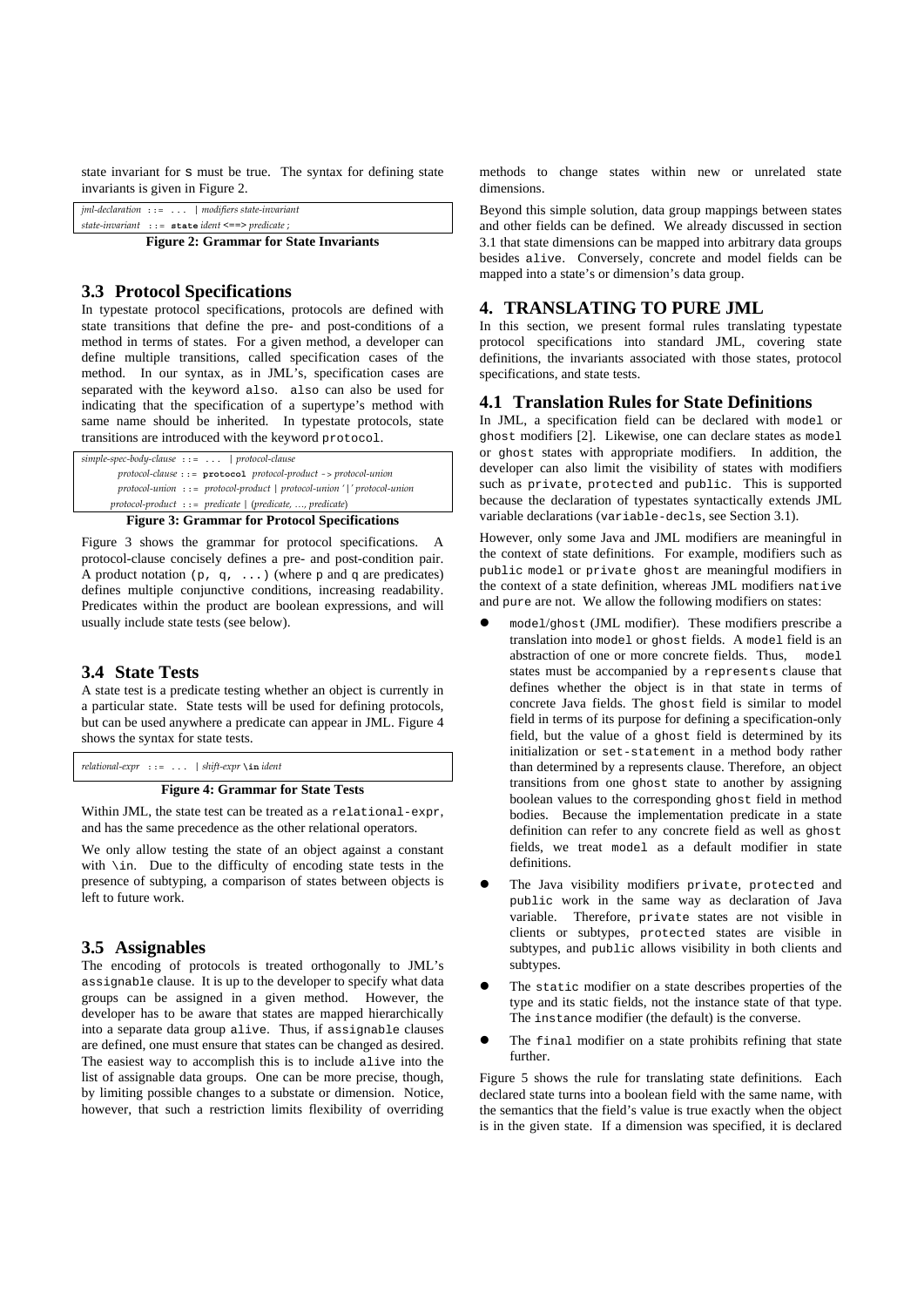as a JML data group, and the state fields are placed into that data group. The new JML data group is nested within the superstate that is being refined, as well as the data group G (if specified in the typestate declaration). If no dimension was specified in the declaration, we create a fresh data group to represent the dimension internally. If no superstate was specified, we use the alive state (root state).

```
[modifiers state S_1, S_2, ..., S_n (refine S) (as D); (in G;)]==> 
modifiers non_null model JMLDataGroup D; in S(, G); 
modifiers boolean S<sub>1</sub>; in D;...modifiers boolean S<sub>n</sub>; in D;
modifiers invariant S == > (S, || S, || ... || S_+);
modifiers invariant S_1 == > S... modifiers invariant S_n == > S;
S: Supertype's state 
S_i: Subtype's states refined from the supertype's state<br>D: State dimension
```
#### **Figure 5: Rule SD for State Definitions**

The refinement relationship between a state and its refined states is defined using invariants, as shown. In particular, if the object is in the superstate, then it must be in one of the substates. Furthermore, if an object is in any substate, then it must be in the superstate as well. Although semantically we view an object as being in exactly one state, our translation strategy does not enforce this (e.g. by using exclusive or) because the end user may sometimes want to overapproximate the conditions under which an object is in a particular state, e.g. to avoid using very complex predicates.

```
public model state open, closed refine alive as mode; 
                            ==> 
public non_null model JMLDataGroup mode; in alive; 
public model boolean open; in mode; 
public model boolean closed; in mode; 
public invariant alive ==> (open || closed);
public invariant open ==> alive; 
public invariant closed ==> alive;
```
**Figure 6: Example of a translation by Rule SD** 

Figure 6 shows an example translation. We declare two states open and closed, which are refined from the root state alive, and assign those states to dimension mode.

#### **4.2 Translation Rules for State Invariants**

Our translation strategy for state invariants is relatively straightforward. State invariants are only used in the case of model states. It is unnecessary to impose state invariants to ghost states because a ghost field by definition does not have a value determined by concrete fields. Rather, its value can only be set by the set statement ([2], p.11) in method bodies.

```
[modifiers state S <==> B;] 
                                      ==> 
modifiers represents S \leftarrow S_{\text{super}} && [B];
    .: Supertype's state which has invariants for itself.
B<sub>super</sub>. Supporting.<br>B: State invariant for S
```
#### **Figure 7: Rule SI for State Invariant**

On the other hand, a model field should be represented by concrete fields. As shown in Figure 7, we use a JML represents clause with a left arrow  $(*-)$  to map the model field for the state to the state invariant expression. As with

modifiers for state definitions, modifiers for state invariants are preserved in translation. A developer can use any fields (concrete, model and ghost) in the boolean state invariant expression B.

Note that our translation conjoins the field for the superstate  $S<sub>super</sub>$ with the state invariant, to ensure by construction that the state invariant is never true unless the invariant for the superstate is true as well.

Figure 8 shows an example in which the open state has been refined into forward and backward states. As described, the model field for the open state must be conjoined with the state invariants declared for each substate.

```
public state forward <==> isForward; 
public state backward <==> !isForward; 
                            ==> 
public represents forward <- open && isForward; 
public represents backward <- open && !isForward;
```
**Figure 8: Example of Translation by Rule SI** 

# **4.3 Translation Rules for Protocol Specifications**

The protocols for methods are straightforwardly encoded into pairs of requires and ensures clauses. In protocol specifications, a pre-state which is on the left-hand side of the transition notation '->' is encoded into a JML requires clause, whereas a post-state on the right-hand side of '->' is directly translated into an ensures clause.

Note that the predicate in the protocol-product can be an arbitrary JML predicate expression, so that the typestate protocol specification allows using state tests as well as state names. Since the ',' in the protocol-product means boolean AND between two predicates, the product notation ( $predicate<sub>1</sub>$ , predicate<sub>2</sub>, ..., predicate<sub>n</sub>) should be encoded into the conjunction of each predicate with the logical operator '&&'. In translating the disjunction of two protocol-unions, we convert the boolean OR  $('')$  into '||', because in JML specifications '|' is used for bitwise or and '||' is used as the disjunctive logical operator.

```
[protocol protocol-product -> protocol-union] 
                          ==> 
requires [protocol-product]; 
ensures [protocol-union]; 
       Figure 9: Rule PS for Protocol Specification 
['('predicate, predicate, , ...]
```

```
==> 
[predicate<sub>,</sub>] && [predicate<sub>,</sub>] && ... && [predicate<sub>n</sub>]
```
#### **Figure 10: Rule PP for Protocol Product in Figure 9**

[protocol-union '|' protocol-union]

```
[protocol-union] || [protocol-union]
```
#### **Figure 11: Rule PU for Protocol Union in Figure 9**

**==>** 

Figure 12 illustrates how protocol specifications can be translated into conventional JML specifications. The pre-state of the read method is open, and its post-state is still open. The also in the header part of the specification is a JML keyword to preserve overridden method's specification. In this example, read and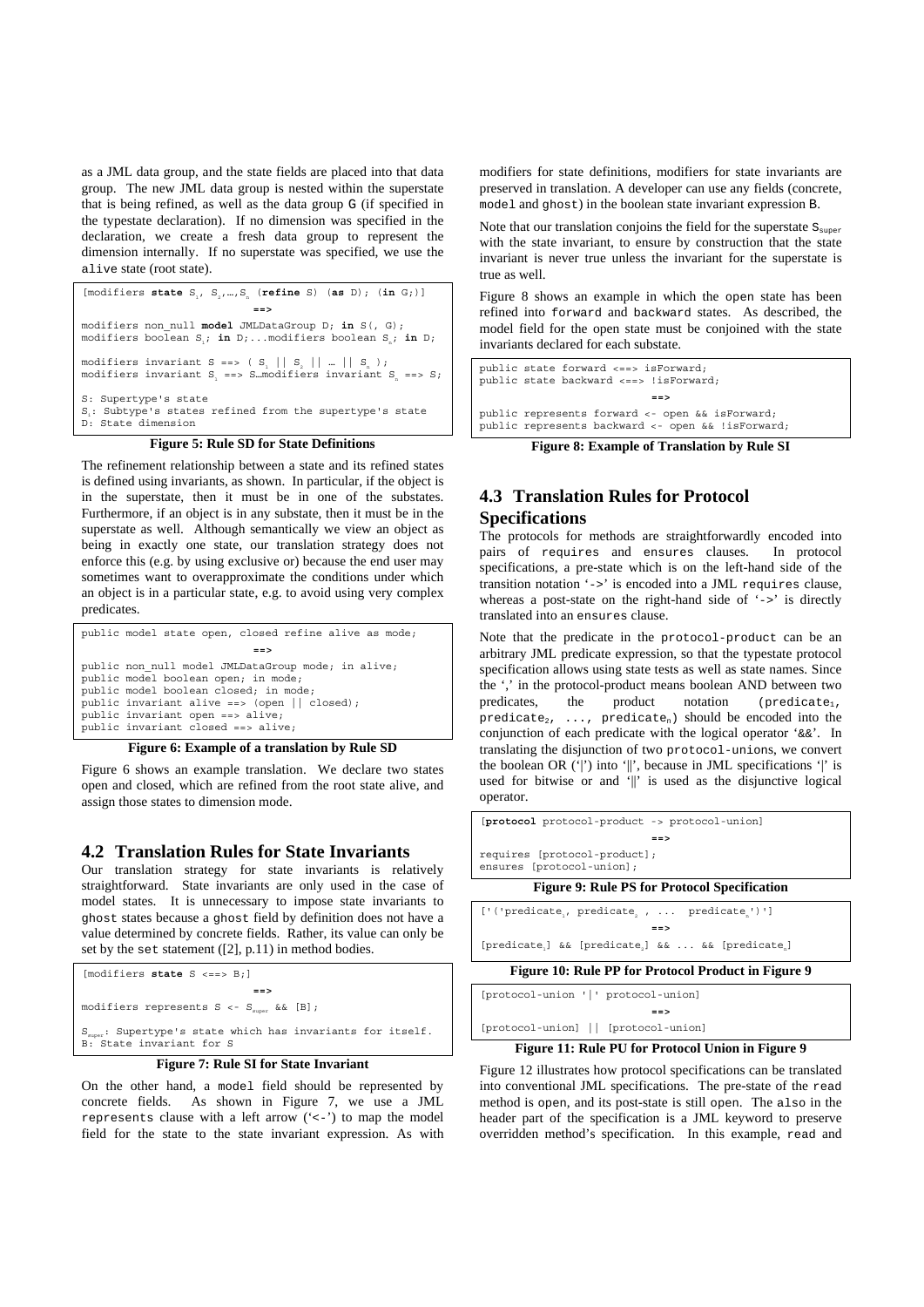close methods override the corresponding methods of a supertype while preserving the super method's specification. Semantically, the pre/post-conditions of overridden methods will be conjoined with the contracts declared on overriding methods in the JML specification to maintain behavioral subtyping [9].

To illustrate case-by-case specifications, we have (perhaps unrealistically) given two protocol cases for the close method: an open stream is closed, while a closed stream remains closed. If multiple protocol clauses are present (and not separated by also) then we wrap their individual translations with a pair of brackets, '{ $\vert$ ' and ' $\vert$ '. In JML ([2], p.73), these brackets are used for nested specification cases, and the keyword also is used to join multiple specification cases. Likewise, multiple state transition cases are encoded with a pair of brackets and the keyword also inside the brackets to separate each case.

| $//@$ also<br>//@ protocol open -> open<br>public int read(char[] cbuf, int off, int len) throws<br>IOException                                                                                  |  |  |  |  |  |  |  |  |  |  |
|--------------------------------------------------------------------------------------------------------------------------------------------------------------------------------------------------|--|--|--|--|--|--|--|--|--|--|
| $1/\omega$ also<br>//@ protocol open -> closed;<br>//@ protocol closed -> closed;<br>public void close() throws IOException                                                                      |  |  |  |  |  |  |  |  |  |  |
| $==$                                                                                                                                                                                             |  |  |  |  |  |  |  |  |  |  |
| $//@$ also<br>//@ requires open;<br>$//@$ ensures open;<br>public int read(char[] cbuf, int off, int len) throws<br>IOException                                                                  |  |  |  |  |  |  |  |  |  |  |
| $//@$ also<br>$1/e$ {<br>//@ requires open;<br>//@ ensures closed;<br>$1/\omega$ also<br>//@ requires closed;<br>//@ ensures closed;<br>$1/\mathsf{a}$<br>public void close() throws IOException |  |  |  |  |  |  |  |  |  |  |

**Figure 12: Example of Translation of Protocol Specification** 

#### **4.4 Translation Rules for State Tests**

The developer can use state tests to check whether a type is in a certain state S. The translation of a state test is done by substituting the typestates keyword \in with '.' operator of the JML specification (see Figure 13). In JML, the dot ('.') operator is used to refer to a field of the structure that the name followed by the operator refers to. To avoid confusion with in in the JML specification, we just add '\' as a prefix of in. The shift-expr of the JML specification allows the developer to test any form of a type such as 'this \in open' or 'fun.getType() \in closed'.

| $[shift-expr \ in S]$ |      |
|-----------------------|------|
|                       | $==$ |
| shift-expr.S          |      |

**Figure 13: Rule ST for State Test** 

Figure 14 demonstrates an example translation of a state test. Here \result is a JML keyword that represents the return value of the specified method.

| protocol (\result ==> this \in closed) && (!\result ==><br>this $\sin$ open); |  |      |  |  |
|-------------------------------------------------------------------------------|--|------|--|--|
|                                                                               |  | $==$ |  |  |
| ensures (\result ==> this.closed) && (!\result ==><br>this.open);             |  |      |  |  |

**Figure 14: Example of Translation of State Test** 

# **5. CASE STUDIES**

In this section, we present case studies that demonstrate typestate protocol specifications and their translation into JML. In Section 5.1, we use classes from the Java I/O library. Basic typestate protocols are presented and the application of our technique to handle specification subtyping is also examined. Section 5.2 then demonstrates how typestate protocol specifications can be freely mixed with specifications in ordinary JML.

All of the examples in this section are excerpts from code that compiles with the JML toolset, and which can be used to find protocol violation errors using the JML run time checking tools.

#### **5.1 Java Readers: subtyping and refinement**

The Reader class is similar to the InputStream class in Java, but it works with characters rather than with bytes. The read() method was designed to read a single character at one invocation and return the character as an integer ranging between 0 and 65535, or -1 when the end of stream is reached. The close() method closes the reader class and releases any resources associated with it. Thus, if one invokes the close() method, then read() cannot be called. In the following subsections, we demonstrate typestate protocols and subtyping and state refinement with subclasses of Reader class.

#### *5.1.1 Translation of Typestate Specification for ScreenReader Class*

Consider a ScreenReader class which extends the Reader class from the Java I/O library. This class operates like the Reader class but it screens out every occurrence of a certain character. For this case study, we defined two states for the ScreenReader class: open and closed. When the client calls read(), the state of the object must be open. The object enters the closed state when the close() method is invoked. Figure 15 illustrates the protocol of the ScreenReader class using a UML2.0 state machine diagram.

In Figure 16, in order to define two states, open and closed, the root state must be defined beforehand. Because all objects in Java directly or indirectly inherit from the Object class and we define a top-level alive state for the Object class. The states of Object subclasses are then refined from this root state, alive. Then, we put open and closed states into the mode state dimension using the as clause. Because typestates like open and closed are usually represented as model fields of the class, we define the values of these fields using concrete member variables of the ScreenReader class.

The code at the bottom of Figure 16 shows how this typestate protocol specification is translated into ordinary JML. We defined the root state first and put mode into alive state. The mode state dimension contains a set of states, open and closed, declared in the next two lines. The represents clauses come from the declared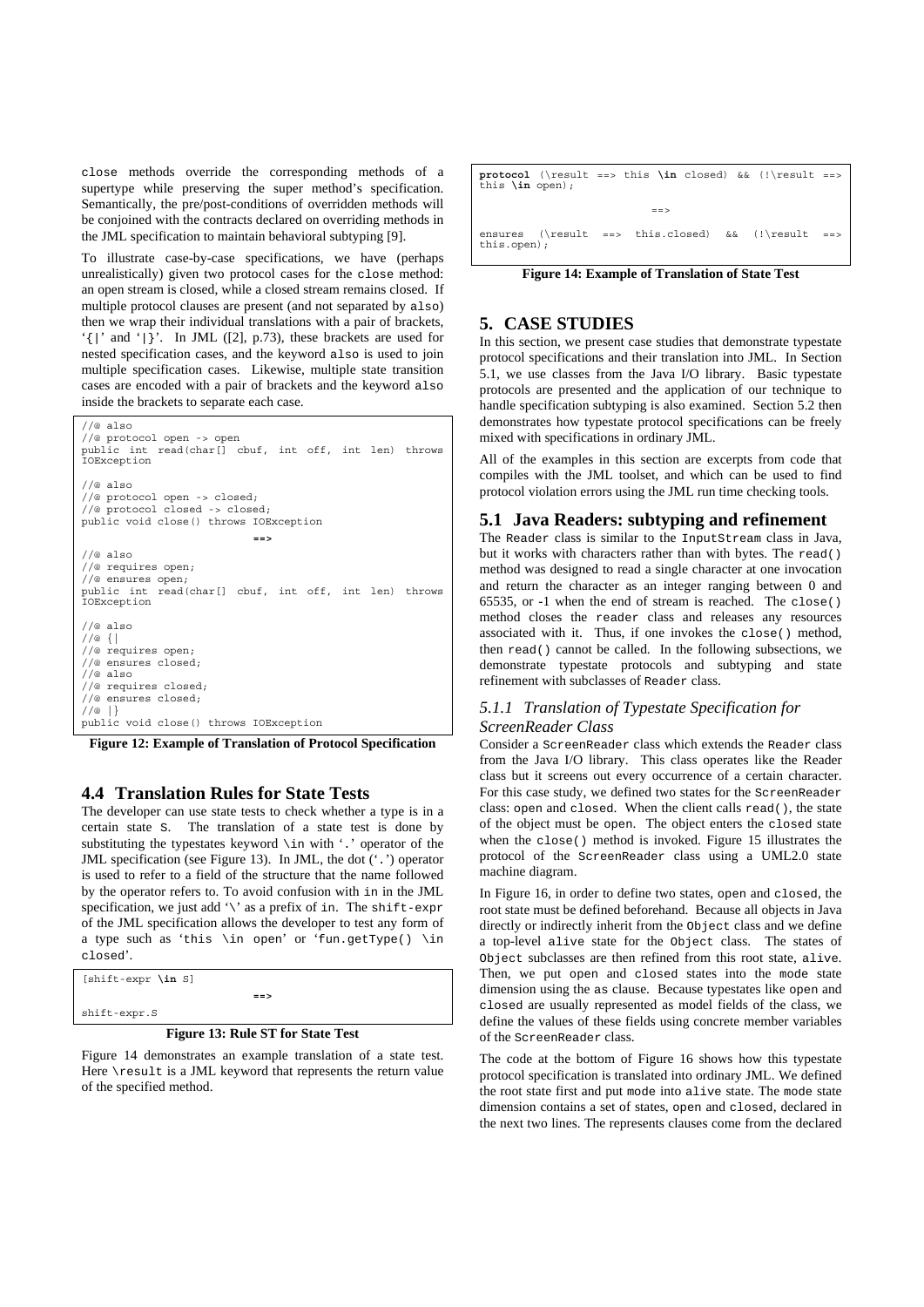invariants for each state, and define under what conditions the object is in each state.



#### **Figure 15: Protocol of ScreenReader class**

public class ScreenReader extends Reader{ //@ public model states open, closed refines alive as mode; //@ protected states open <==> income != null; //@ protected states closed <==> income == null; protected Reader income = null; //@ also //@ protocol open -> open public int read(char[] cbuf, int off, int len) //@ also // @ protocol open -> closed; // @ protocol closed -> closed; public void close() //@ protocol (\result <== this \in closed) &&  $(!\rceil = \text{this } \in \text{open};$ public boolean isClosed() } **==>**  public class ScreenReader extends Reader{ //@ public model boolean alive; ...<br>//@ public non\_null model JMLDataGroup mode; in alive; //@ public model boolean open; in mode; //@ public model boolean closed; in mode; //@ public invariant alive ==> (open || closed); //@ public invariant open ==> alive; //@ public invariant closed ==> alive; //@ protected represents alive <- true; //@ protected represents open <- income != null; //@ protected represents closed <- income == null; protected Reader income = null;  $1/a$  also //@ requires open; //@ ensures open; public int read(char[] cbuf, int off, int len)  $1/a$  also //@ {| //@ requires open; //@ ensures closed; //@ also //@ requires closed; //@ ensures closed; //@ |} public void close()  $1/\omega$  ensures (\result <== this.closed) && (!\result <== this.open); public boolean isClosed() }

**Figure 16: Typestate protocol specification of Figure 15** 

## *5.1.2 Translation of Typestate Specification for a Subclass of ScreenReader*

The ReversibleScreenReader class is designed to extend the ScreenReader class to reverse the order of characters read. When the buffer is opened, the client of this class can change the

direction of the stream to either forward or backward. The open state is refined into two states forward and backward. Thus, the protocols of this class can be defined with three states: forward, backward and closed. Figure 17 shows the protocol of ReversibleScreenReader. By invoking reverse() in Figure 18, the state of the object will be flipped between forward and backward. Like the ScreenReader class, the ReversibleScreenReader class will be closed when the close() is called. In this class, some methods such as read() and reverse() have multiple specification cases. For instance, read() method can be invoked in forward as well as backward, and afterwards it leaves the object in an unchanged state.

#### *5.1.3 Handling Reuse Idioms*

In Java programming, a developer sometimes creates new classes that inherit from existing classes, but violate the representation invariants of those superclasses. When a particular subtype overrides a method and violates the supertype's invariants, the refinement between the superstate and substates does not work. We designed the MemoryReader class to show that this can be a problem with typestate protocols and how we handle this important issue.

The MemoryReader class extends the ScreenReader class but does not refine its attributes and behavior. Instead, this class has a string field that caches characters when the object is initially created. Also, the read method reads a character from its string field rather than reading one through the read method of the supertype. It seems the read method of the MemoryReader is overriding the one of the ScreenReader class, but in fact, the read method of the MemoryReader class does not inherit state representation invariants from its superclass.

Even though this class preserves the same state names of the superclass (open and closed), these states must have different state invariants. Here is an example of specification of the MemoryReader with typestate protocols: when a developer instantiates the MemoryReader and uses the instance within a JML checker, the JML checker raises a post condition error for the constructor because the post-state must be the open state. In fact, because typestate protocol on the JML conjoins state invariants of the ScreenReader for the open state, the open state of the MemoryReader preserves the state invariants of the ScreenReader. However, closing the buffer of the superclass at the end of the constructor violates the post-states.

Here we translate the typestate protocol specification into a JML specification. Notice that we add two ghost boolean fields in the superclass. We add these fields anticipating the possible violations of code contracts by developers. Using the two given fields, developers can manipulate the state of the superclass as necessary.

The set clause in the constructor body in the ScreenReader is used to set a value for the declared ghost fields. Also, we explicitly disjoin a boolean ghost field with the existing state invariants. Therefore, the state invariant for open in the ScreenReader is now a disjunction of open\_gh and 'income != null.' If open\_gh is set to true, then the open state will be true regardless of the value of income.

However, the use of ghost field for handling violation of code contracts brings obvious disadvantages. First, the violation of code contract is handled in very ad-hoc fashion. In addition to,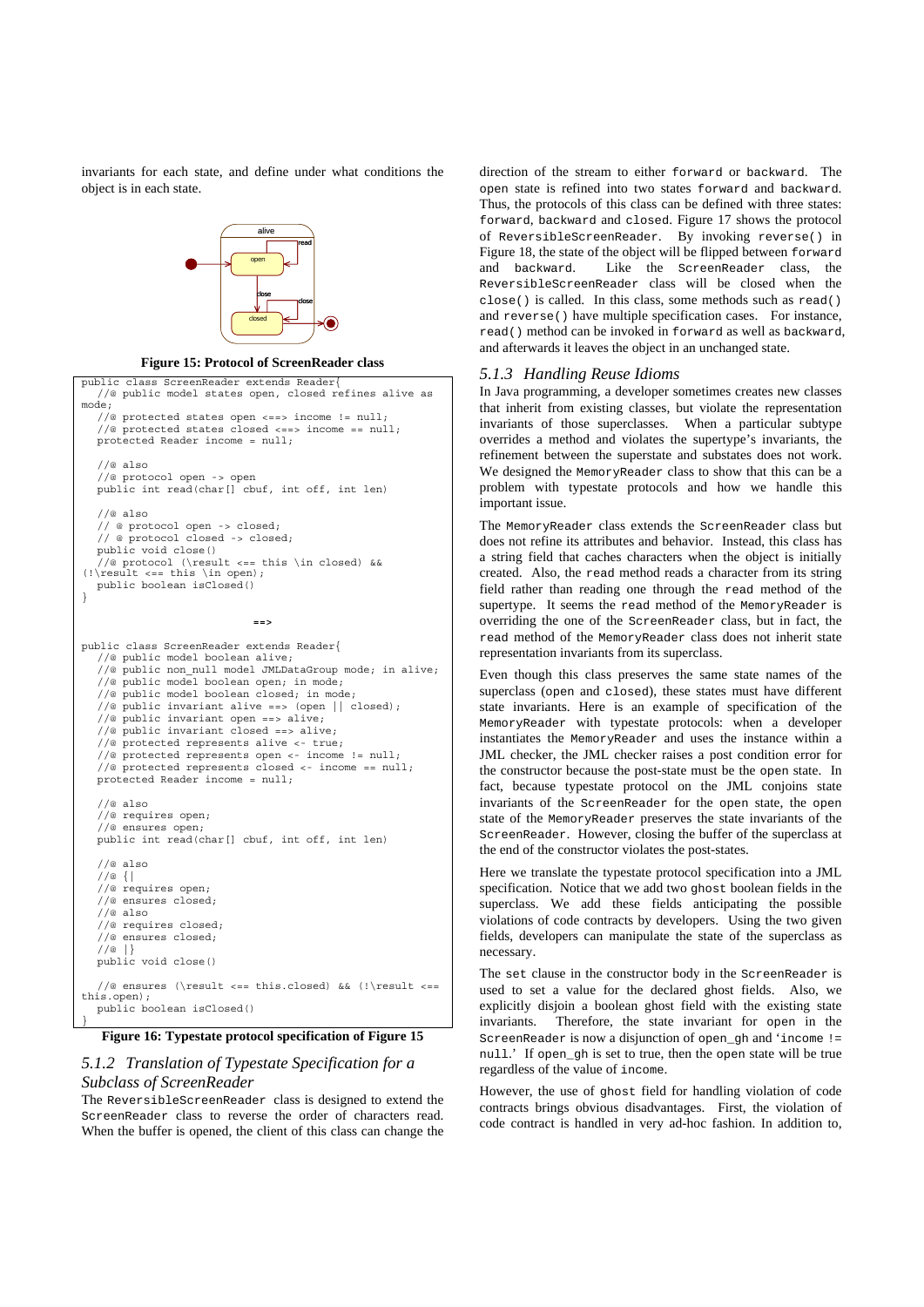this we anticipate extra burden of developers to track the ghost field to modify the state as necessary. The number of ghost field to take care can increase exponentially.

Beyond this ad-hoc solution, JML provides code modifier to handle this problem, which indicates a specification case containing methods are not inherited from its supertypes whereas the methods are overridden ([2], p. 121). Unfortunately, we remain this nicer solution with code modifier for next work until we get more obvious result and example.



**Figure 17: Protocol of ReversibleScreenReader** 



**Figure 18: Typestate protocol specification of Figure 17** 

#### **5.2 Stack Class: Intermixed Specification**

In this section, a stack class, which is a common library data structure, is specified using a combination of a typestate protocol and JML. For the stack class, we define three states: empty, hasElement and full. The empty state indicates a state where the stack has no elements, represented in the implementation by a topOfStack field positioned at -1. The hasElement state

indicates the stack has one or more elements but less than the maximum capacity of the stack. The full state means the container is literally full of elements so no elements can be added any more.

```
public class Stack 
{ 
   //@ [state definition and invariants are omitted] 
//@ invariant \typeof(this.theArray) == 
\type(java.lang.Object[]); 
   //@ invariant theArray.owner == this; 
   //@ invariant theArray != null;/*@ spec_public */ private Object [ ] theArray; 
/*@ spec_public */ private int topOfStack; 
//@ protocol empty -> hasElement; 
   //@ protocol hasElement -> hasElement | full; 
   //@ ensures theArray[topOfStack] == x; 
   1/@ ensures topOfStack == \old(topOfStack) + 1;
  public void push( Object x ) 
} 
                                =public class Stack 
{ 
   //@ [state definition and invariants are omitted] 
   //@ invariant \typeof(this.theArray) ==
\type(java.lang.Object[]);
   //@ invariant theArray.owner == this; 
   //@ invariant theArray != null; 
   /*@ spec_public */ private Object [ ] theArray; 
/*@ spec_public */ private int topOfStack; 
   //@ {| 
   //@ requires empty; 
   \overline{1/2} ensures has Element;
   ...<br>//@ ensures theArray[topOfStack] == x;
   //@ ensures topOfStack == \old(topOfStack) + 1; 
   1/a also
   ..<br>//@ requires hasElement;
   1/@ ensures hasElement || full;
   //@ ensures theArray[topOfStack] == x; 
   //@ ensures topOfStack == \old(topOfStack) + 1; 
   1/2 | }
  public void push( Object x ) 
}
```
**Figure 19: Typestate protocol specification for Stack Class** 

In terms of JML specification, the indicator variable topOfStack should be decreased as its client removes an element from the stack, and should be increased when an element is added by push operation. Since the topOfStack can be used for testing the state of a stack in isFull() and isEmpty(), its value is required to always be equal to the number of stack elements (minus one). We specify the push() method using pure JML constructs as well as typestate protocols.

In Figure 19, since the stack is a well-known primitive data type, we omit the state definition and invariants parts as well as other operations such as pop() and top(). The first four lines declare the class invariants of the stack class. To translate the combination of an ordinary JML specification and a protocol specification with multiple cases, the JML specifications had to be redundantly combined with each typestate specification case.

This appears to highlight a limitation of JML, suggesting potential improvements to its expressive power through a kind of "conjunctive" also clause, which would complement the present "disjunctive" also clause.